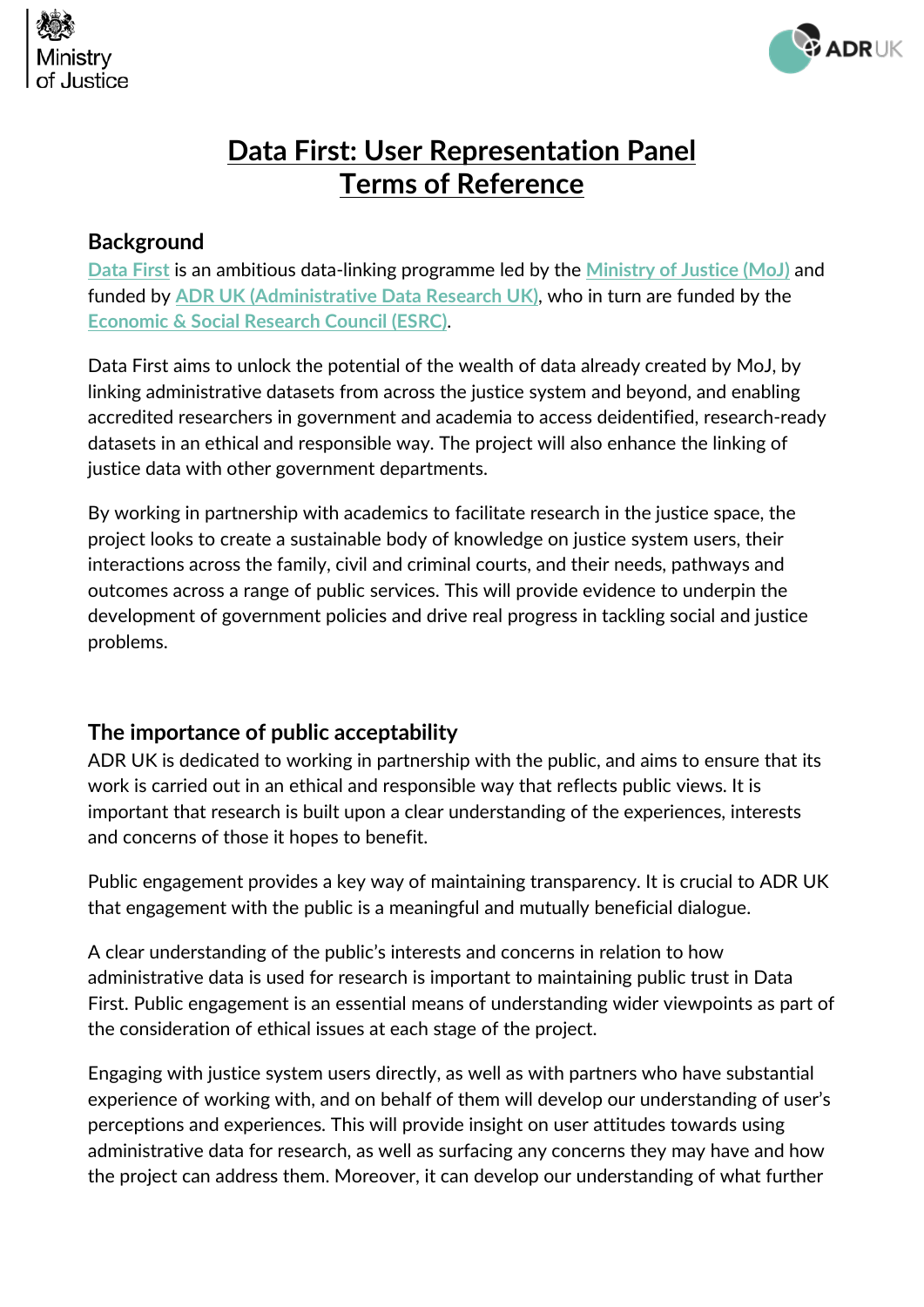

evidence is needed to improve experiences and justice outcomes and maximise the impact of the research that Data First facilitates.

# **User Representation Panel**

To facilitate the views of justice system users we have established a user representation panel. This panel will comprise representatives from criminal, civil and family justice organisations that work with, and on behalf of, system users (such as defendants, prisoners, claimants in civil disputes, or parties to family law cases) to reflect the range of users included within the project scope. Each panel member will be expected to sit within the subgroup related to their relevant justice system area.

This model fits well with ADR UK's overall public engagement plan, which involves engaging with the sub-sectors of society that each of our projects hopes to benefit. The User Representation Panel (URP) will aim to ensure the interests of relevant justice system user groups are represented in a manageable and constructive fashion.

#### **Aims of the User Representation Panel**

- 1. **To develop our understanding of the perceptions and experiences of** justice system users and ensure their needs and interests are reflected and protected throughout the Data First project.
- 2. **To provide advice on ethical implications** from the perspective of the user of the data, to better inform the value and effectiveness of research using MoJ data.
- 3. **To provide assessments of potential research projects** (either specific research applications or theoretical use-cases) to ensure projects are ethically sound and have the potential to improve the experience and outcomes of justice system users.
- 4. **To advise on how to appropriately engage** with and recruit justice system users for them to participate directly in public engagement activities.
- 5. **To raise awareness** of the Data First project across their justice system networks.

#### **Expectations & ways of working**

The Data First project team will:

- **Provide a clear specification of roles and responsibilities** for the URP.
- **Arrange meetings/events** for the URP when their input and expertise would prove valuable to the project.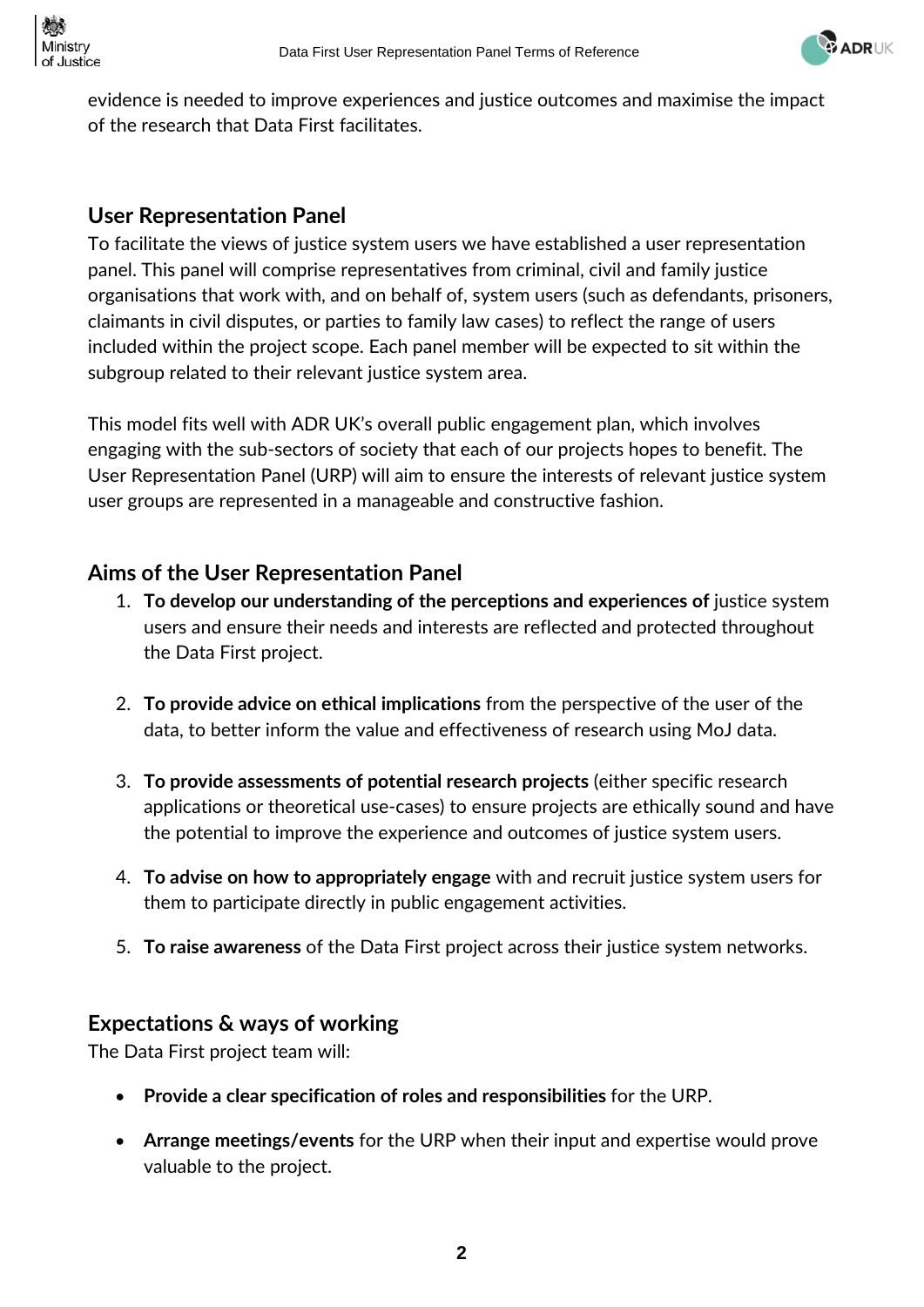



- **Circulate meeting/event minutes and agreed** actions as a record of decisions.
- **Maintain ongoing communication** with the URP outside of the coordinated meetings and events, keeping members informed of progress and key decisions that have been made, and allowing room for feedback.

We expect the User Representation Panel to:

- **Attend arranged meetings and relevant Data First events** whenever possible and maintain ongoing communication with the team. Accessibility for events and meetings will be prioritised with an option to meet virtually if physical attendance is not possible.
- **Represent interests of justice system** users by drawing from their professional experience and through facilitating direct engagement with user groups. Provide objective and expert advice to address issues or queries in relation to Data First overall, or in the development of research projects related to Data First.
- **Work alongside the Data First team to raise awareness of the project.**

# **Meeting frequency**

The expectation is that the URP will meet roughly three to five times over the 12-month period. Individual members are expected to attend at least one session during the 12 months in addition to an induction session, and are likely to be invited to attend anything from one to four sessions over the year, depending on the relevance of their expertise to the topics being discussed (and the number of sessions in total). The length of the panel sessions will depend on the projects being presented to the panel; however, panel sessions are expected to last for around two hours and will not exceed three hours. Members will also be encouraged to take forward other activities where possible, in line with the scope of the panel.

# **Membership requirements**

Membership of the URP will be for 12 months, from January 2022 to January 2023. Members will then be asked to renew their interest for the following year, with a review of the membership structure by MoJ and ADR UK before possible renewal for the following 12 months.

# **Remuneration**

Panel members will be offered remuneration for their time at a rate of £160 per day (£80 per half-day) when in session, plus any travel and subsistence costs occurred.